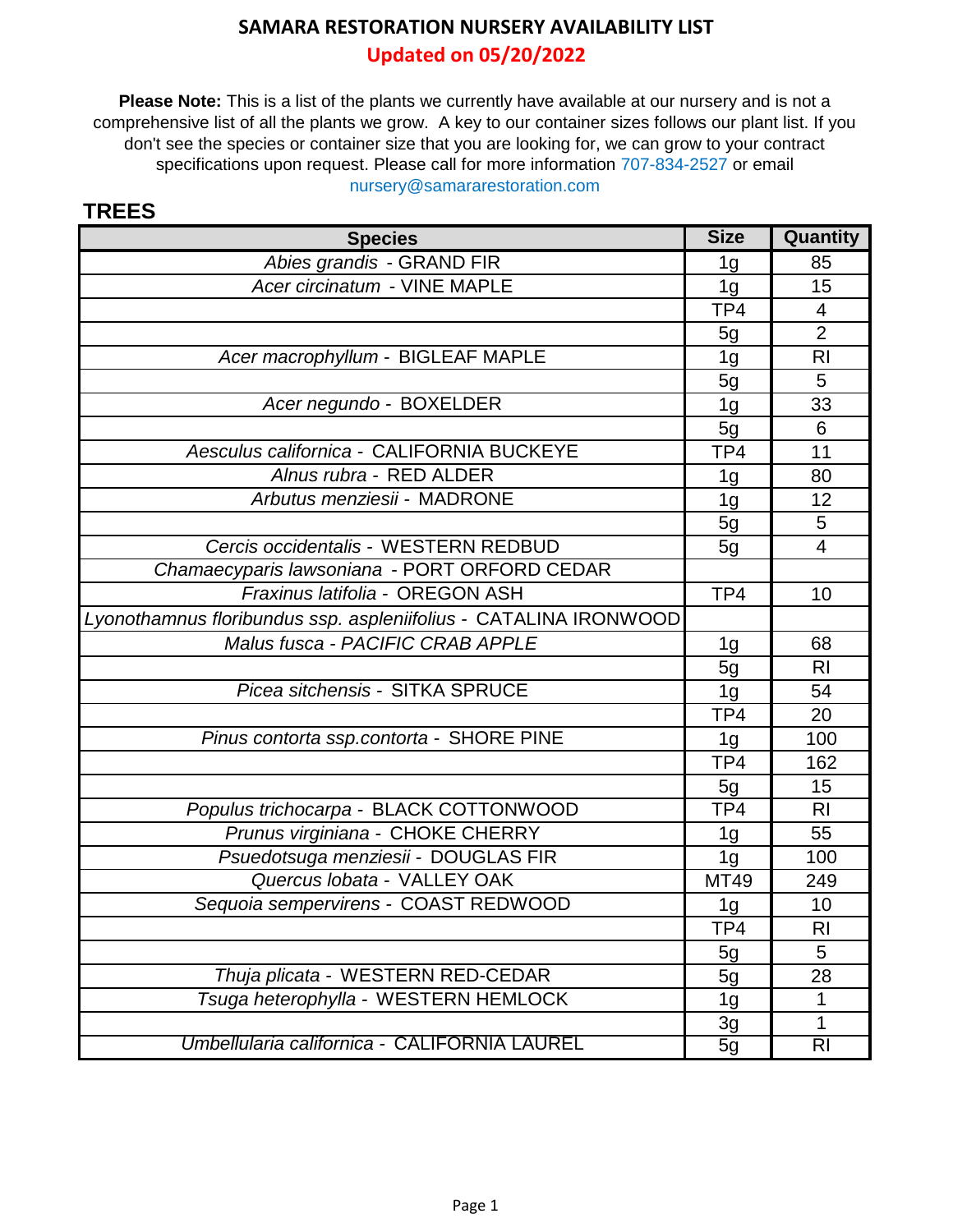**Updated on 05/20/2022**

# **SHRUBS**

| Amelanchier alnifolia - SASKATOON SERVICEBERRY<br><b>RI</b><br>1g<br>Arctostaphylos 'Emerald Carpet' - MANZANITA CULTIVAR<br>1 <sub>g</sub><br><b>RI</b><br>Arctostaphylos uva-ursi - KINNIKINNICK<br>R <sub>l</sub><br>1 <sub>g</sub><br><b>Baccharis pilularis - COYOTE BUSH</b><br>1g<br>100<br>TP4<br>70<br>Baccharis pilularis 'Pigeon Point' - DWARF COYOTE BRUSH<br>89<br>1g<br>Berberis aquifolium - OREGON GRAPE<br>94<br>1 <sub>g</sub><br>Berberis nervosa - CASCADE BARBERRY<br>20<br>1g<br>Ceanothus gloriosus var. exaltatus - POINT REYES CREEPER<br>1 <sub>g</sub><br>R <sub>l</sub><br>1<br>10 <sub>g</sub><br>Ceanothus griseus var. horizontalis - YANKEE POINT<br>106<br>1g<br>5g<br>5<br>Ceanothus integerrimus - DEER BRUSH<br>Ceanothus 'Dark Star' - COAST LILAC CULTIVAR<br>185<br>1g<br>5g<br>20<br>Ceanothus 'Ray Hartman' - COAST LILAC CULTIVAR<br>1 <sub>g</sub><br>16<br>24<br>5g<br>Ceanothus thyrsiflorus - BLUE BLOSSOM/COAST LILAC<br>252<br>1 <sub>g</sub><br>Cornus sericea - RED-OSIER DOGWOOD<br>63<br>1 <sub>g</sub><br>TP4<br>11<br>5<br>5g<br>Corylus cornuta ssp. californica - CALIFORNIA HAZEL<br>TP4<br>37<br>2<br>5g<br>Frangula californica - COFFEE BERRY<br>8<br>5g<br>Frangula purshiana - CASCARA BUCKTHORN<br>41<br>1 <sub>g</sub><br>$\overline{2}$<br>5g<br>Gaultheria shallon - SALAL<br>Garrya elliptica - SILK TASSEL BUSH<br>1 <sub>g</sub><br>50<br>5g<br>18<br>Heteromeles arbutifolia - TOYON<br>5<br>5g<br>Holodiscus discolor - OCEANSPRAY<br>54<br>1g<br>5<br>5g<br>Lonicera hispidula - CALIFORNIA HONEYSUCKLE<br>220<br>1 <sub>g</sub><br>Lonicera involucrata - TWINBERRY<br>51<br>1g<br>Morella californica - WAX MYRTLE<br>14<br>5g<br>Oemleria cerasiformis - OSO BERRY/ INDIAN PLUM<br>1 <sub>g</sub><br>62<br>Philadelphus lewisii - MOCK ORANGE<br>57<br>1 <sub>g</sub><br>3g<br>16<br>Physocarpus capitatus - PACIFIC NINEBARK<br>32<br>1 <sub>g</sub><br>5g<br>6<br>Rhododendron occidentale - WESTERN AZALEA<br>1 <sub>g</sub><br>10<br>5g<br>8 | <b>Species</b> | <b>Size</b> | Quantity |
|------------------------------------------------------------------------------------------------------------------------------------------------------------------------------------------------------------------------------------------------------------------------------------------------------------------------------------------------------------------------------------------------------------------------------------------------------------------------------------------------------------------------------------------------------------------------------------------------------------------------------------------------------------------------------------------------------------------------------------------------------------------------------------------------------------------------------------------------------------------------------------------------------------------------------------------------------------------------------------------------------------------------------------------------------------------------------------------------------------------------------------------------------------------------------------------------------------------------------------------------------------------------------------------------------------------------------------------------------------------------------------------------------------------------------------------------------------------------------------------------------------------------------------------------------------------------------------------------------------------------------------------------------------------------------------------------------------------------------------------------------------------------------------------------------------------------------------------------------------------------------------------------------------------------------------------------------------------------------------------------------------------------------|----------------|-------------|----------|
|                                                                                                                                                                                                                                                                                                                                                                                                                                                                                                                                                                                                                                                                                                                                                                                                                                                                                                                                                                                                                                                                                                                                                                                                                                                                                                                                                                                                                                                                                                                                                                                                                                                                                                                                                                                                                                                                                                                                                                                                                              |                |             |          |
|                                                                                                                                                                                                                                                                                                                                                                                                                                                                                                                                                                                                                                                                                                                                                                                                                                                                                                                                                                                                                                                                                                                                                                                                                                                                                                                                                                                                                                                                                                                                                                                                                                                                                                                                                                                                                                                                                                                                                                                                                              |                |             |          |
|                                                                                                                                                                                                                                                                                                                                                                                                                                                                                                                                                                                                                                                                                                                                                                                                                                                                                                                                                                                                                                                                                                                                                                                                                                                                                                                                                                                                                                                                                                                                                                                                                                                                                                                                                                                                                                                                                                                                                                                                                              |                |             |          |
|                                                                                                                                                                                                                                                                                                                                                                                                                                                                                                                                                                                                                                                                                                                                                                                                                                                                                                                                                                                                                                                                                                                                                                                                                                                                                                                                                                                                                                                                                                                                                                                                                                                                                                                                                                                                                                                                                                                                                                                                                              |                |             |          |
|                                                                                                                                                                                                                                                                                                                                                                                                                                                                                                                                                                                                                                                                                                                                                                                                                                                                                                                                                                                                                                                                                                                                                                                                                                                                                                                                                                                                                                                                                                                                                                                                                                                                                                                                                                                                                                                                                                                                                                                                                              |                |             |          |
|                                                                                                                                                                                                                                                                                                                                                                                                                                                                                                                                                                                                                                                                                                                                                                                                                                                                                                                                                                                                                                                                                                                                                                                                                                                                                                                                                                                                                                                                                                                                                                                                                                                                                                                                                                                                                                                                                                                                                                                                                              |                |             |          |
|                                                                                                                                                                                                                                                                                                                                                                                                                                                                                                                                                                                                                                                                                                                                                                                                                                                                                                                                                                                                                                                                                                                                                                                                                                                                                                                                                                                                                                                                                                                                                                                                                                                                                                                                                                                                                                                                                                                                                                                                                              |                |             |          |
|                                                                                                                                                                                                                                                                                                                                                                                                                                                                                                                                                                                                                                                                                                                                                                                                                                                                                                                                                                                                                                                                                                                                                                                                                                                                                                                                                                                                                                                                                                                                                                                                                                                                                                                                                                                                                                                                                                                                                                                                                              |                |             |          |
|                                                                                                                                                                                                                                                                                                                                                                                                                                                                                                                                                                                                                                                                                                                                                                                                                                                                                                                                                                                                                                                                                                                                                                                                                                                                                                                                                                                                                                                                                                                                                                                                                                                                                                                                                                                                                                                                                                                                                                                                                              |                |             |          |
|                                                                                                                                                                                                                                                                                                                                                                                                                                                                                                                                                                                                                                                                                                                                                                                                                                                                                                                                                                                                                                                                                                                                                                                                                                                                                                                                                                                                                                                                                                                                                                                                                                                                                                                                                                                                                                                                                                                                                                                                                              |                |             |          |
|                                                                                                                                                                                                                                                                                                                                                                                                                                                                                                                                                                                                                                                                                                                                                                                                                                                                                                                                                                                                                                                                                                                                                                                                                                                                                                                                                                                                                                                                                                                                                                                                                                                                                                                                                                                                                                                                                                                                                                                                                              |                |             |          |
|                                                                                                                                                                                                                                                                                                                                                                                                                                                                                                                                                                                                                                                                                                                                                                                                                                                                                                                                                                                                                                                                                                                                                                                                                                                                                                                                                                                                                                                                                                                                                                                                                                                                                                                                                                                                                                                                                                                                                                                                                              |                |             |          |
|                                                                                                                                                                                                                                                                                                                                                                                                                                                                                                                                                                                                                                                                                                                                                                                                                                                                                                                                                                                                                                                                                                                                                                                                                                                                                                                                                                                                                                                                                                                                                                                                                                                                                                                                                                                                                                                                                                                                                                                                                              |                |             |          |
|                                                                                                                                                                                                                                                                                                                                                                                                                                                                                                                                                                                                                                                                                                                                                                                                                                                                                                                                                                                                                                                                                                                                                                                                                                                                                                                                                                                                                                                                                                                                                                                                                                                                                                                                                                                                                                                                                                                                                                                                                              |                |             |          |
|                                                                                                                                                                                                                                                                                                                                                                                                                                                                                                                                                                                                                                                                                                                                                                                                                                                                                                                                                                                                                                                                                                                                                                                                                                                                                                                                                                                                                                                                                                                                                                                                                                                                                                                                                                                                                                                                                                                                                                                                                              |                |             |          |
|                                                                                                                                                                                                                                                                                                                                                                                                                                                                                                                                                                                                                                                                                                                                                                                                                                                                                                                                                                                                                                                                                                                                                                                                                                                                                                                                                                                                                                                                                                                                                                                                                                                                                                                                                                                                                                                                                                                                                                                                                              |                |             |          |
|                                                                                                                                                                                                                                                                                                                                                                                                                                                                                                                                                                                                                                                                                                                                                                                                                                                                                                                                                                                                                                                                                                                                                                                                                                                                                                                                                                                                                                                                                                                                                                                                                                                                                                                                                                                                                                                                                                                                                                                                                              |                |             |          |
|                                                                                                                                                                                                                                                                                                                                                                                                                                                                                                                                                                                                                                                                                                                                                                                                                                                                                                                                                                                                                                                                                                                                                                                                                                                                                                                                                                                                                                                                                                                                                                                                                                                                                                                                                                                                                                                                                                                                                                                                                              |                |             |          |
|                                                                                                                                                                                                                                                                                                                                                                                                                                                                                                                                                                                                                                                                                                                                                                                                                                                                                                                                                                                                                                                                                                                                                                                                                                                                                                                                                                                                                                                                                                                                                                                                                                                                                                                                                                                                                                                                                                                                                                                                                              |                |             |          |
|                                                                                                                                                                                                                                                                                                                                                                                                                                                                                                                                                                                                                                                                                                                                                                                                                                                                                                                                                                                                                                                                                                                                                                                                                                                                                                                                                                                                                                                                                                                                                                                                                                                                                                                                                                                                                                                                                                                                                                                                                              |                |             |          |
|                                                                                                                                                                                                                                                                                                                                                                                                                                                                                                                                                                                                                                                                                                                                                                                                                                                                                                                                                                                                                                                                                                                                                                                                                                                                                                                                                                                                                                                                                                                                                                                                                                                                                                                                                                                                                                                                                                                                                                                                                              |                |             |          |
|                                                                                                                                                                                                                                                                                                                                                                                                                                                                                                                                                                                                                                                                                                                                                                                                                                                                                                                                                                                                                                                                                                                                                                                                                                                                                                                                                                                                                                                                                                                                                                                                                                                                                                                                                                                                                                                                                                                                                                                                                              |                |             |          |
|                                                                                                                                                                                                                                                                                                                                                                                                                                                                                                                                                                                                                                                                                                                                                                                                                                                                                                                                                                                                                                                                                                                                                                                                                                                                                                                                                                                                                                                                                                                                                                                                                                                                                                                                                                                                                                                                                                                                                                                                                              |                |             |          |
|                                                                                                                                                                                                                                                                                                                                                                                                                                                                                                                                                                                                                                                                                                                                                                                                                                                                                                                                                                                                                                                                                                                                                                                                                                                                                                                                                                                                                                                                                                                                                                                                                                                                                                                                                                                                                                                                                                                                                                                                                              |                |             |          |
|                                                                                                                                                                                                                                                                                                                                                                                                                                                                                                                                                                                                                                                                                                                                                                                                                                                                                                                                                                                                                                                                                                                                                                                                                                                                                                                                                                                                                                                                                                                                                                                                                                                                                                                                                                                                                                                                                                                                                                                                                              |                |             |          |
|                                                                                                                                                                                                                                                                                                                                                                                                                                                                                                                                                                                                                                                                                                                                                                                                                                                                                                                                                                                                                                                                                                                                                                                                                                                                                                                                                                                                                                                                                                                                                                                                                                                                                                                                                                                                                                                                                                                                                                                                                              |                |             |          |
|                                                                                                                                                                                                                                                                                                                                                                                                                                                                                                                                                                                                                                                                                                                                                                                                                                                                                                                                                                                                                                                                                                                                                                                                                                                                                                                                                                                                                                                                                                                                                                                                                                                                                                                                                                                                                                                                                                                                                                                                                              |                |             |          |
|                                                                                                                                                                                                                                                                                                                                                                                                                                                                                                                                                                                                                                                                                                                                                                                                                                                                                                                                                                                                                                                                                                                                                                                                                                                                                                                                                                                                                                                                                                                                                                                                                                                                                                                                                                                                                                                                                                                                                                                                                              |                |             |          |
|                                                                                                                                                                                                                                                                                                                                                                                                                                                                                                                                                                                                                                                                                                                                                                                                                                                                                                                                                                                                                                                                                                                                                                                                                                                                                                                                                                                                                                                                                                                                                                                                                                                                                                                                                                                                                                                                                                                                                                                                                              |                |             |          |
|                                                                                                                                                                                                                                                                                                                                                                                                                                                                                                                                                                                                                                                                                                                                                                                                                                                                                                                                                                                                                                                                                                                                                                                                                                                                                                                                                                                                                                                                                                                                                                                                                                                                                                                                                                                                                                                                                                                                                                                                                              |                |             |          |
|                                                                                                                                                                                                                                                                                                                                                                                                                                                                                                                                                                                                                                                                                                                                                                                                                                                                                                                                                                                                                                                                                                                                                                                                                                                                                                                                                                                                                                                                                                                                                                                                                                                                                                                                                                                                                                                                                                                                                                                                                              |                |             |          |
|                                                                                                                                                                                                                                                                                                                                                                                                                                                                                                                                                                                                                                                                                                                                                                                                                                                                                                                                                                                                                                                                                                                                                                                                                                                                                                                                                                                                                                                                                                                                                                                                                                                                                                                                                                                                                                                                                                                                                                                                                              |                |             |          |
|                                                                                                                                                                                                                                                                                                                                                                                                                                                                                                                                                                                                                                                                                                                                                                                                                                                                                                                                                                                                                                                                                                                                                                                                                                                                                                                                                                                                                                                                                                                                                                                                                                                                                                                                                                                                                                                                                                                                                                                                                              |                |             |          |
|                                                                                                                                                                                                                                                                                                                                                                                                                                                                                                                                                                                                                                                                                                                                                                                                                                                                                                                                                                                                                                                                                                                                                                                                                                                                                                                                                                                                                                                                                                                                                                                                                                                                                                                                                                                                                                                                                                                                                                                                                              |                |             |          |
|                                                                                                                                                                                                                                                                                                                                                                                                                                                                                                                                                                                                                                                                                                                                                                                                                                                                                                                                                                                                                                                                                                                                                                                                                                                                                                                                                                                                                                                                                                                                                                                                                                                                                                                                                                                                                                                                                                                                                                                                                              |                |             |          |
|                                                                                                                                                                                                                                                                                                                                                                                                                                                                                                                                                                                                                                                                                                                                                                                                                                                                                                                                                                                                                                                                                                                                                                                                                                                                                                                                                                                                                                                                                                                                                                                                                                                                                                                                                                                                                                                                                                                                                                                                                              |                |             |          |
|                                                                                                                                                                                                                                                                                                                                                                                                                                                                                                                                                                                                                                                                                                                                                                                                                                                                                                                                                                                                                                                                                                                                                                                                                                                                                                                                                                                                                                                                                                                                                                                                                                                                                                                                                                                                                                                                                                                                                                                                                              |                |             |          |
|                                                                                                                                                                                                                                                                                                                                                                                                                                                                                                                                                                                                                                                                                                                                                                                                                                                                                                                                                                                                                                                                                                                                                                                                                                                                                                                                                                                                                                                                                                                                                                                                                                                                                                                                                                                                                                                                                                                                                                                                                              |                |             |          |
|                                                                                                                                                                                                                                                                                                                                                                                                                                                                                                                                                                                                                                                                                                                                                                                                                                                                                                                                                                                                                                                                                                                                                                                                                                                                                                                                                                                                                                                                                                                                                                                                                                                                                                                                                                                                                                                                                                                                                                                                                              |                |             |          |
|                                                                                                                                                                                                                                                                                                                                                                                                                                                                                                                                                                                                                                                                                                                                                                                                                                                                                                                                                                                                                                                                                                                                                                                                                                                                                                                                                                                                                                                                                                                                                                                                                                                                                                                                                                                                                                                                                                                                                                                                                              |                |             |          |
|                                                                                                                                                                                                                                                                                                                                                                                                                                                                                                                                                                                                                                                                                                                                                                                                                                                                                                                                                                                                                                                                                                                                                                                                                                                                                                                                                                                                                                                                                                                                                                                                                                                                                                                                                                                                                                                                                                                                                                                                                              |                |             |          |
|                                                                                                                                                                                                                                                                                                                                                                                                                                                                                                                                                                                                                                                                                                                                                                                                                                                                                                                                                                                                                                                                                                                                                                                                                                                                                                                                                                                                                                                                                                                                                                                                                                                                                                                                                                                                                                                                                                                                                                                                                              |                |             |          |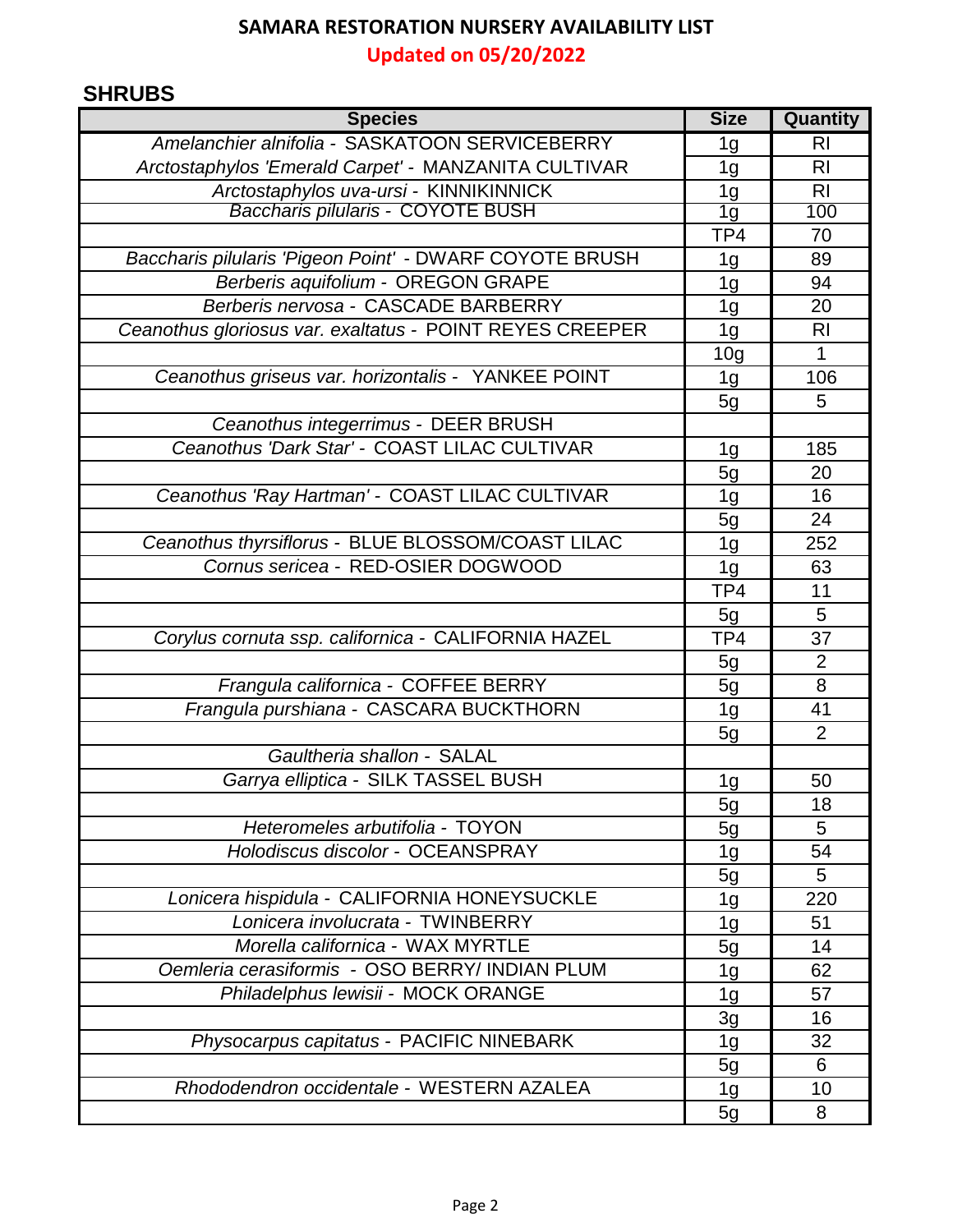**Updated on 05/20/2022**

| Ribes bracteosum - STINK CURRENT         | 1 <sub>g</sub> | 24              |
|------------------------------------------|----------------|-----------------|
|                                          | TP4            | 18              |
| Ribes sanguineum - RED FLOWERING CURRANT | 1g             | 91              |
|                                          | 5g             | 15              |
| Rosa californica - CALIFORNIA WILD ROSE  | 1 <sub>g</sub> | 50              |
| Rosa gymnocarpa - DWARF WOODLAND ROSE    | 1 <sub>g</sub> | $\overline{4}$  |
| Rosa nutkana - NOOTKA ROSE               | 1 <sub>g</sub> | 21              |
| Rubus leucodermis - WHITE BARK RASPBERRY | 1g             | 89              |
|                                          | TP4            | 22              |
| Rubus parviflorus - THIMBLEBERRY         | 1 <sub>g</sub> | 137             |
| Rubus spectabilis - SALMONBERRY          | 1 <sub>g</sub> | 167             |
| Rubus ursinus - PACIFIC BRAMBLE          | 1 <sub>g</sub> | 17              |
| Salix exigua - NARROWLEAF WILLOW         | TP4            | 46              |
| Salix hookeriana - DUNE WILLOW           | 1 <sub>g</sub> | 85              |
|                                          | TP4            | $\overline{4}$  |
| Salix lasiandra - PACIFIC WILLOW         |                |                 |
| Salix lasiolepis - ARROYO WILLOW         | 1 <sub>g</sub> | 71              |
| Salix sitchensis - COULTER/SITKA WILLOW  | 1 <sub>g</sub> | 51              |
| Sambucus racemosa - RED ELDERBERRY       | 1 <sub>g</sub> | 88              |
| Sambucus nigra - BLACK ELDERBERRY        | 1 <sub>g</sub> | 102             |
|                                          | 5g             | $\overline{5}$  |
| Spiraea douglasii - ROSE SPIREA          | PB             | 441             |
|                                          | 1 <sub>g</sub> | 130             |
| Symphoricarpos albus - SNOWBERRY         | 1g             | 95              |
| Vaccinium ovatum - EVERGREEN HUCKLEBERRY | 1 <sub>g</sub> | 35              |
|                                          | 5g             | 18              |
| Vaccinium parvifolium - RED HUCKLEBERRY  | 5g             | 5               |
| Vitis californica - CALIFORNIA GRAPE     | 1 <sub>g</sub> | $\overline{10}$ |

### **FORBS**

| <b>Species</b>                                 | <b>Size</b> | Quantity       |
|------------------------------------------------|-------------|----------------|
| Abronia latifolia - COASTAL SAND VERBENA       | 4"          | 32             |
| Achillea millefolium - YARROW                  | 4"          | 113            |
|                                                | 1g          | 47             |
| Angelica lucida - SEACOAST ANGELICA            | <b>PB</b>   | 27             |
| Aquilegia formosa - RED COLUMBINE              | 4"          | 80             |
|                                                | 1g          | R <sub>l</sub> |
| Armeria maritima ssp. californica - SEA THRIFT | 4"          | 174            |
|                                                | 1g          | 14             |
| Artemisia douglasiana - CALIFORNIA MUGWORT     | <b>PB</b>   | 16             |
|                                                | 4"          | 31             |
| Artemisia pycnocephala - BEACH SAGEWORT        | 4"          | 48             |
|                                                | 1g          | 25             |
| Asclepias fascicularis - NARROW LEAF MILKWEED  | 1g          | 66             |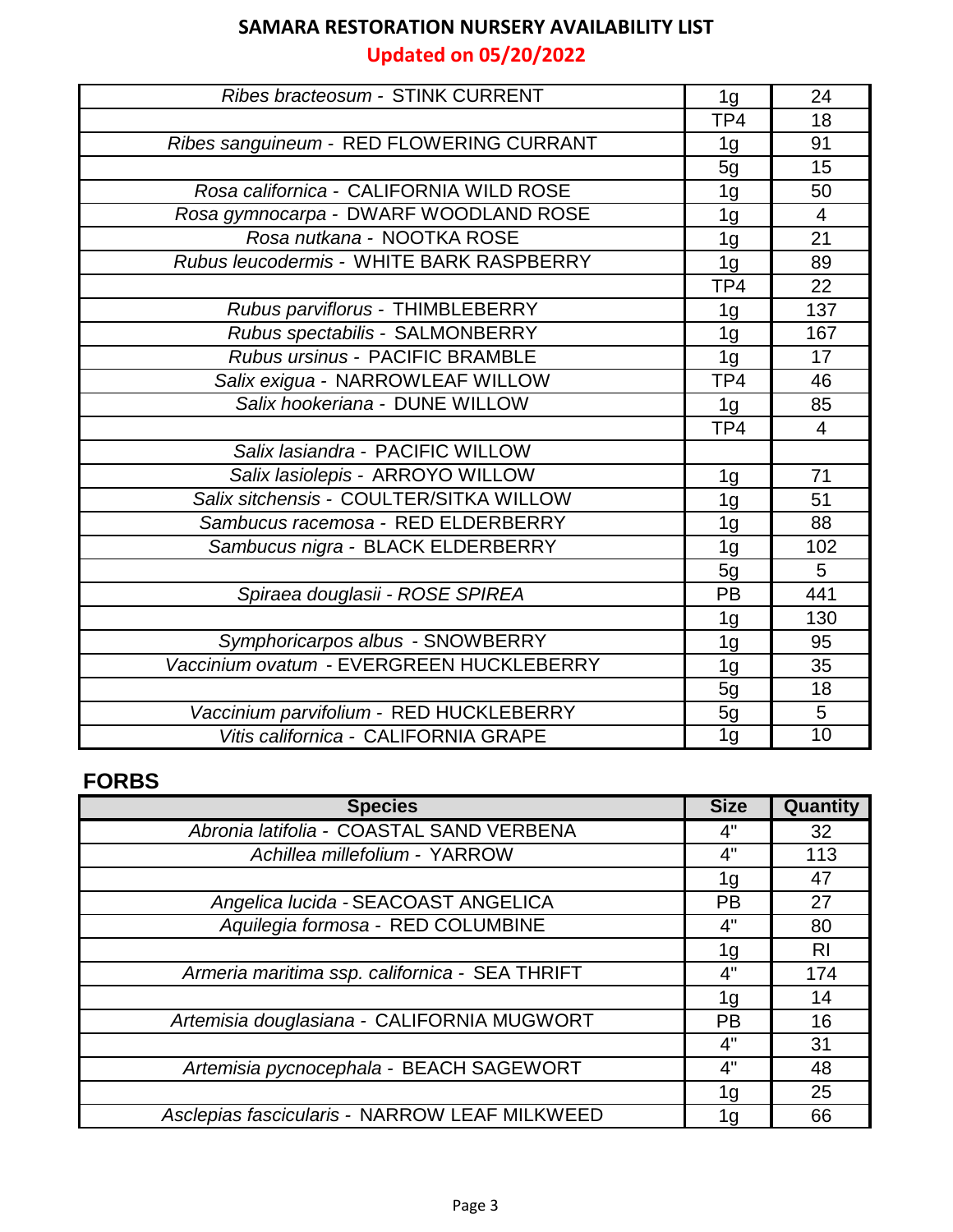**Updated on 05/20/2022**

| Asclepias speciosa - SHOWY MILKWEED                            |                  |                |
|----------------------------------------------------------------|------------------|----------------|
| Camassia quamash - CAMAS                                       | PB               | 9              |
|                                                                | 1 <sub>g</sub>   | $\overline{2}$ |
| Clinopodium douglasii - YERBA BUENA                            | 1g               | 20             |
| Dicentra formosa - BLEEDING HEART                              | 4"               | 96             |
|                                                                | 1 <sub>g</sub>   | R <sub>l</sub> |
| Diplacus aurantiacus - STICKY MONKEYFLOWER                     |                  |                |
| (formerly Mimulus aurantiacus)                                 |                  |                |
| Duddleya farinosa - BLUFF LETTUCE                              | 4"               | R <sub>l</sub> |
|                                                                | 1g               | RI             |
| Epilobium canum 'Mattole Select' - CALIFORNIA FUSCHIA CULTIVAR | 1 <sub>g</sub>   | 10             |
| Erigeron glaucus - SEASIDE DAISY                               | PB               | 150            |
|                                                                | 4"               | 41             |
|                                                                | 1g               | 87             |
| Eriogonum arborescens - SANTA CRUZ ISLAND BUCKWHEAT            | 4"               | 63             |
|                                                                | 1 <sub>g</sub>   | 41             |
| Eriogonum grande var. rubescens - RED BUCKWHEAT                | 4"               | 57             |
|                                                                | <u> 1g</u>       | R <sub>l</sub> |
| Eriogonum latifolium - COAST BUCKWHEAT                         | 4"               | 57             |
|                                                                | <u> 1g</u>       | 27             |
| Eriogonum nudum - NUDE BUCKWHEAT                               | $\overline{4}$ " | 34             |
| Eriophyllum lanatum - COMMON WOLLY SUNFLOWER                   | 4"               | 24             |
|                                                                | 1g               | 48             |
| Erythranthe cardinalis - CARDINAL MONKEYFLOWER                 | 4"               | 45             |
| (formerly Mimulus cardinalis)                                  | 1 <sub>g</sub>   | 6              |
| Erythranthe guttata - YELLOW MONKEYFLOWER                      |                  |                |
| (formerly Mimulus guttatus)                                    |                  |                |
| Eschscholzia california - CALIFORNIA POPPY                     | 4"               | 64             |
| Eschscholzia california var. maritima - COASTAL POPPY          | 4"               | 176            |
|                                                                | 1g               | 25             |
| Fragaria chiloensis - BEACH STRAWBERRY                         | 4"               | 312            |
| Fragaria vesca - WOOD STRAWBERRY                               | 4"               | 192            |
| Grindelia stricta - GUMWEED                                    | 1g               | 16             |
| Heracleum maximum - COW PARSNIP                                | PB               | 34             |
| Heuchera maxima - ISLAND ALUM ROOT                             | 1g               | 27             |
| Heuchera micrantha - CREVICE ALUM ROOT                         | 4"               | R <sub>l</sub> |
| Iris douglasiana - DOUGLAS IRIS                                |                  |                |
| Iris purdyi - PURDY'S IRIS                                     |                  |                |
| Lilium kelloggii - KELLOGG'S LILY                              | PB               | 50             |
|                                                                | 1g               | 27             |
| Limonium californicum - WESTERN MARSH ROSEMARY                 | 1 <sub>g</sub>   | <b>RI</b>      |
| Lupinus albifrons - SILVER LUPINE                              |                  |                |
| Lupinus polyphyllus - LARGE LEAVED LUPINE                      | 4"               | 21             |
| Monardella villosa - COYOTE MINT                               | 4"               | 16             |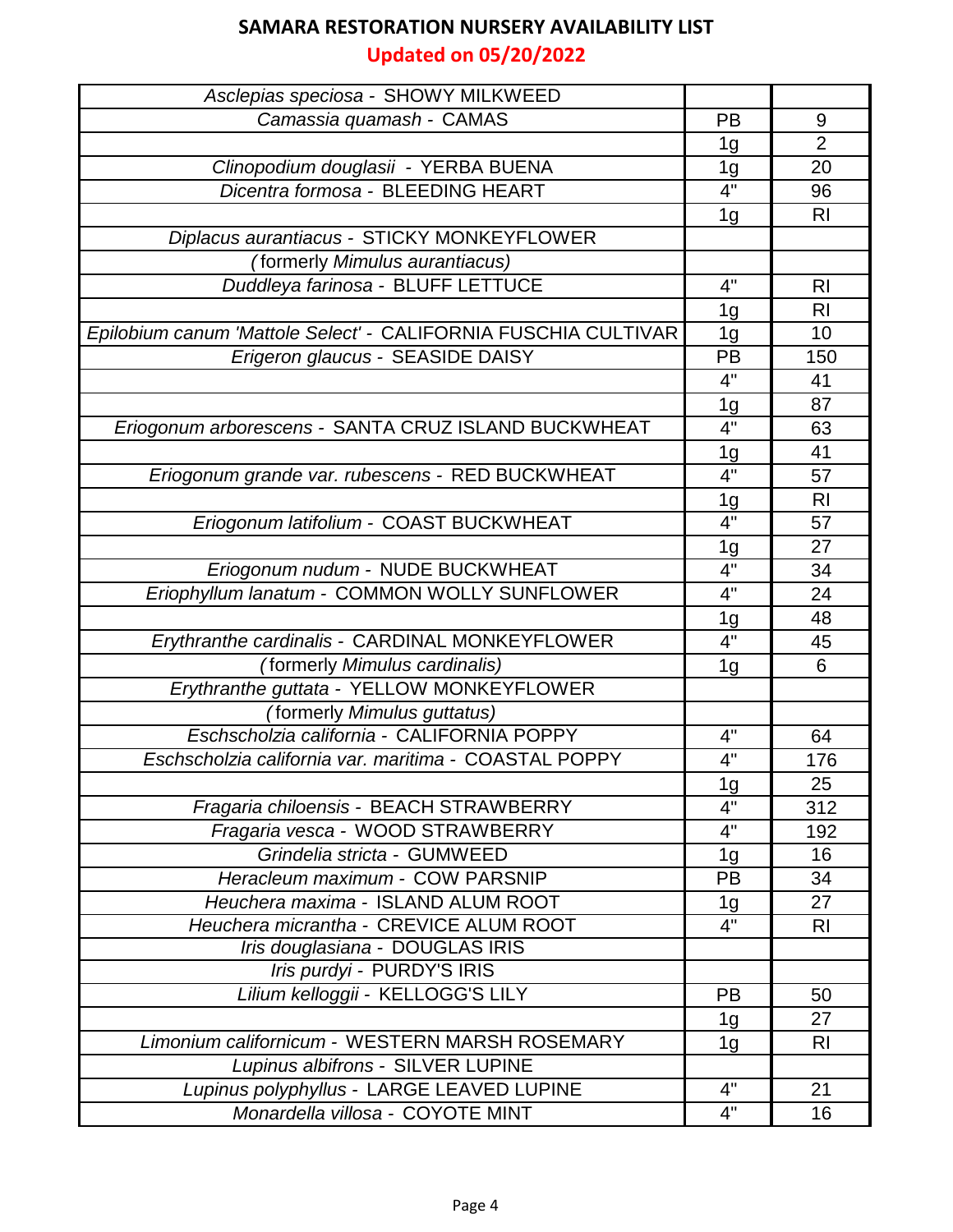# **Updated on 05/20/2022**

| Oxalis oregana - SORREL                                     | PB               | 170             |
|-------------------------------------------------------------|------------------|-----------------|
|                                                             | 4"               | 18              |
| Petasites frigidus - COLTSFOOTS                             | PB               | 20              |
| Phacelia bolanderi - BOLANDER'S PHACELIA                    | 4"               | 48              |
| Phacelia californica - ROCK PHACELIA                        | 4"               | 34              |
|                                                             | 1 <sub>g</sub>   | 18              |
| Phacelia imbricata - IMBRICATE PHACELIA                     | 4"               | 64              |
| Polygonum paronychia - DUNE KNOTWEED                        |                  |                 |
| Potentilla anserina - SILVERWEED                            |                  |                 |
| Scrophularia californica - CALIFORNIA FIGWORT               | 1 <sub>g</sub>   | 24              |
| Sedum spathulifolium - PACIFIC STONECROP                    | 4"               | 158             |
| Sedum spathulifolium ' Cape Blanco' - CAPE BLANCO STONECROP | 4"               | 225             |
| Sidalcea malviflora - DWARF CHECKERBLOOM                    | 4"               | 53              |
|                                                             | 1 <sub>g</sub>   | 11              |
| Silene laciniata - CARDINAL CATCHFLY                        | 4"               | 16              |
| Sisyrinchium bellum - BLUE-EYED GRASS                       |                  |                 |
| Sisyrinchium californicum - GOLDEN-EYED GRASS               |                  |                 |
| Solidago spathulata - COAST GOLDENROD                       | 1g               | $\overline{86}$ |
| Stachys ajugoides - BUGLE HEDGENETTLE                       |                  |                 |
| Symphyotrichum chilense - CALIFORNIA ASTER                  |                  |                 |
| Tellima grandiflora - FRINGE CUPS                           | 4"               | R <sub>l</sub>  |
|                                                             | 1 <sub>g</sub>   | $\overline{2}$  |
| Vancouveria hexandra - INSIDE-OUT FLOWER                    |                  |                 |
| Viola adunca - DOG VIOLET                                   | 4"               | 80              |
|                                                             | 1g               | 283             |
| Viola sempervirens - REDWOOD VIOLET                         | $\overline{4}$ " | 48              |

### **WETLAND PLANTS**

| <b>Species</b>                              | <b>Size</b> | Quantity |
|---------------------------------------------|-------------|----------|
| Bolboschoenus maritimus - SALTMARSH BULRUSH |             |          |
| Carex barbarae - SANTA BARBARA SEDGE        | <b>PB</b>   | 343      |
| Carex densa - DENSE SEDGE                   | 1"plug      | 600      |
|                                             | <b>PB</b>   | 294      |
| Carex lyngbyei - LYNGBYE'S SEDGE            | 1"plug      | 200      |
|                                             | <b>PB</b>   | 32       |
| Carex nudata - NAKED SEDGE                  | 1"plug      | 400      |
| Carex obnupta - SLOUGH SEDGE                | 1"plug      | 1,783    |
| Carex pansa - SAND DUNE SEDGE               | <b>PB</b>   | 250      |
| Carex praegracilis - FIELD SEDGE            | <b>PB</b>   | 350      |
| Cyperus eragrostis - TALL CYPERUS           | <b>PB</b>   | 748      |
|                                             | 1"plug      | 786      |
| Eleocharis macrostachya - SPIKE RUSH        | <b>PB</b>   | 5,000    |
| Jaumea carnosa - MARSH JAUMEA               |             |          |
| Juncus balticus - BALTIC RUSH               | <b>PB</b>   | 250      |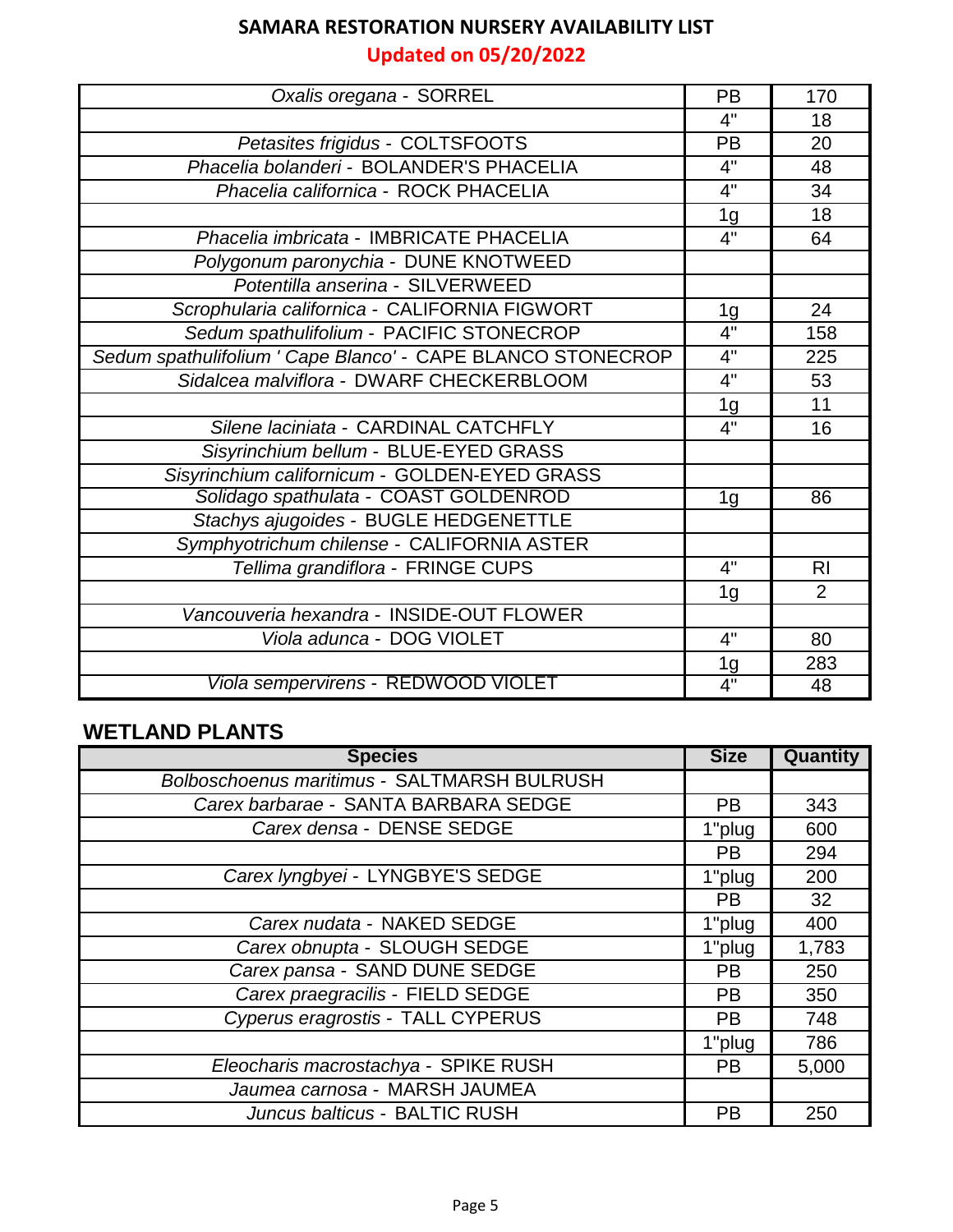**Updated on 05/20/2022**

| Juncus bolanderii - BOLANDERS RUSH                | <b>PB</b> | 117   |
|---------------------------------------------------|-----------|-------|
| Juncus effusus - COMMON RUSH                      | PB.       | 5,100 |
|                                                   | 1g        | RI.   |
| Juncus lescurii - DUNE RUSH                       | <b>PB</b> | 310   |
| Juncus patens - SPREADING RUSH                    | <b>PB</b> | 1,100 |
|                                                   | 1g        | RI.   |
| Nasturtium officianale - WATERCRESS               | 4"        | 92    |
| Oenanthe sarmentosa - WATER PARSLEY               | <b>PB</b> | 260   |
| Sagittaria latifolia - WAPATO                     | <b>BR</b> | 195   |
| Schoenoplectus acutus - HARDSTEM BULRUSH          | 1g        | 480   |
|                                                   | <b>PB</b> | 147   |
|                                                   | <b>BR</b> | 100   |
| Schoenoplectus americanus - CHAIRMAKER'S BULLRUSH | <b>PB</b> | 130   |
| Schoenoplectus pungens - COMMON THREE SQUARE      | <b>PB</b> | 133   |
| Scirpus microcarpus - SMALL FRUITED BULRUSH       | <b>PB</b> | 1,300 |
| Triglochin maritima - ARROWGRASS                  |           |       |

#### **GRASSES**

| <b>Species</b>                                              | <b>Size</b>    | Quantity |
|-------------------------------------------------------------|----------------|----------|
| Calamagrostis nutkaensis - PACIFIC REED-GRASS               | 1g             | 130      |
|                                                             | <b>PB</b>      | 150      |
| Danthonia californica - CALIFORNIA OATGRASS                 | 2"plug         | 100      |
| Deschampsia cespitosa - TUFTED HAIR GRASS                   | <b>PB</b>      | 529      |
|                                                             | 2"plug         | 500      |
| Deschampsia cespitosa ssp.holcifrmis - CALIFORNIA HAIRGRASS |                |          |
| Deschampsia elongata - SLENDER HAIRGRASS                    |                |          |
| Distichlis spicata - SALTGRASS                              | <b>PB</b>      | 2,000    |
| Festuca californica - CALIFORNIA FESCUE                     | 2"plug         | 50       |
|                                                             | <b>PB</b>      | 66       |
|                                                             | 1 <sub>g</sub> | 90       |
| Festuca idahoensis - BLUE FESCUE                            | 1"plug         | 304      |
|                                                             | <b>PB</b>      | 250      |
|                                                             | 1 <sub>g</sub> | 129      |
| Festuca rubra - RED FESCUE                                  | 1"plug         | 487      |
| Festuca 'Sue-meg' - FESCUE CULTIVAR                         | <b>PB</b>      | 370      |
| Festuca 'Siskiyou Blue' - FESCUE CULTIVAR                   | <b>PB</b>      | 100      |
|                                                             | 1 <sub>g</sub> | 100      |
| Hordeum brachyantherum - MEADOW BARLEY                      |                |          |
| Muhlenbergia rigens - DEERGRASS                             | <b>PB</b>      | 150      |
|                                                             | 1g             | 112      |
| Stipa pulchra - PURPLE NEEDLEGRASS                          | 2"plug         | 800      |
|                                                             | 1g             | 100      |

**FERNS**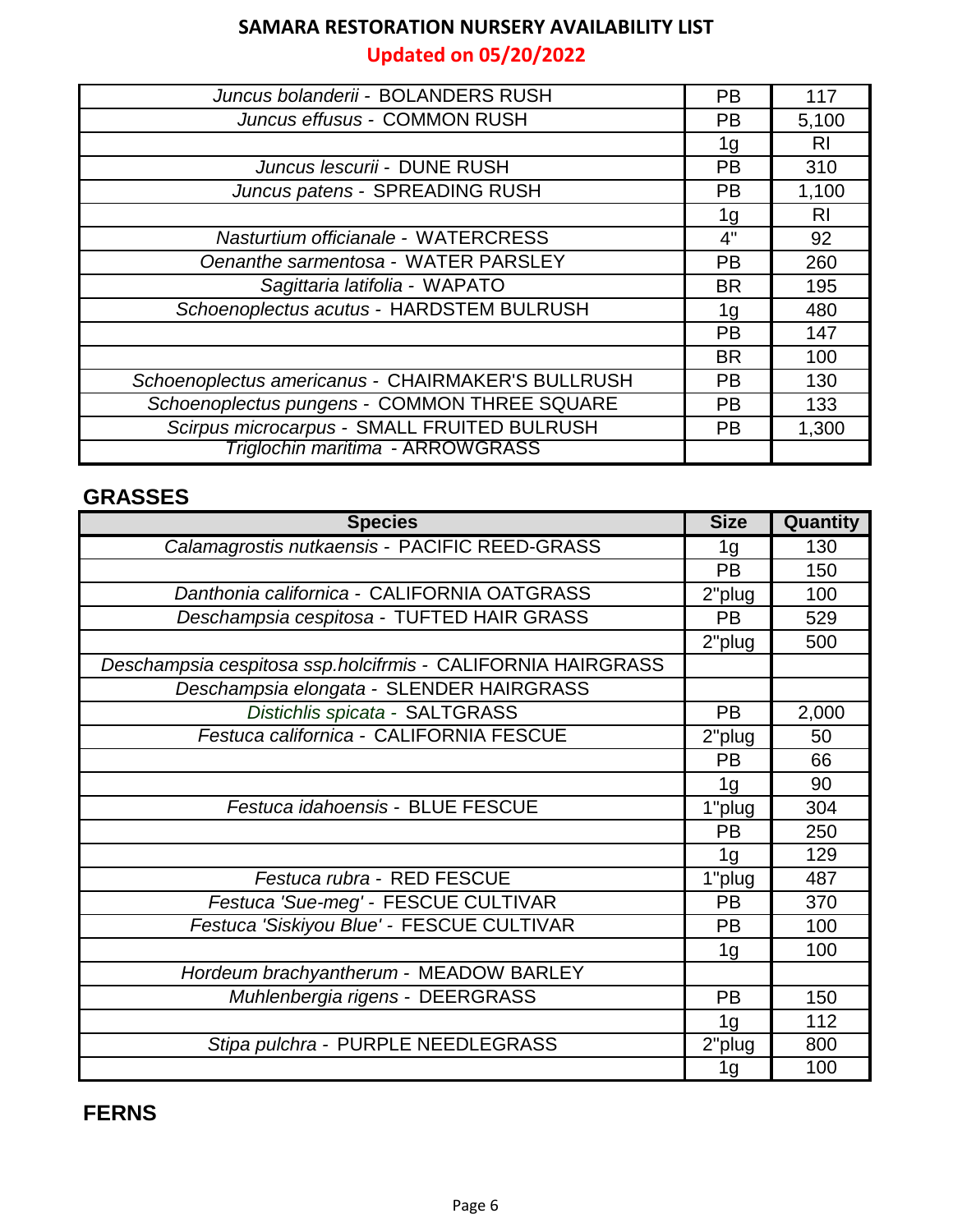# **Updated on 05/20/2022**

| <b>Species</b>                              | <b>Size</b> | <b>Quantity</b> |
|---------------------------------------------|-------------|-----------------|
| Athyrium filix-femina - LADY FERN           | 4"          | 20              |
|                                             | 1g          | 180             |
| Dryopteris expansa - WOOD FERN              | 4"          | 10              |
| Polypodium californicum - LEATHER-LEAF FERN | 1 g         |                 |
| Polystichum munitum - SWORD FERN            | 4"          | 20              |
|                                             | 1g          | 20              |
| Struthiopteris spicant - DEER FERN          | 1g          |                 |
| (formerly Blechnum spicant)                 |             |                 |
| Woodwardia fimbriata - GIANT CHAIN FERN     | 1g          | RI              |

| Key to container size                      |
|--------------------------------------------|
| $1"$ plug = $1"$ x $1"$                    |
| 2"plug= 2"x 2"                             |
| MT49 - Mini Tree Pot $=$ 4" Wide x9.5 Deep |
| $1g = 1$ gallon                            |
| $5g = 5$ gallon                            |
| $TP4 = Treepot (4"w X14"h)$                |
| $TP8 = (8"w \times 18"h)$                  |
| $TP6 = (6"w \times 16"h)$                  |
| $PB = Plant$ Bands (Range in Size)         |
| $BR = Bar$ e root                          |
| $RI =$ Rooting in, call for availability   |